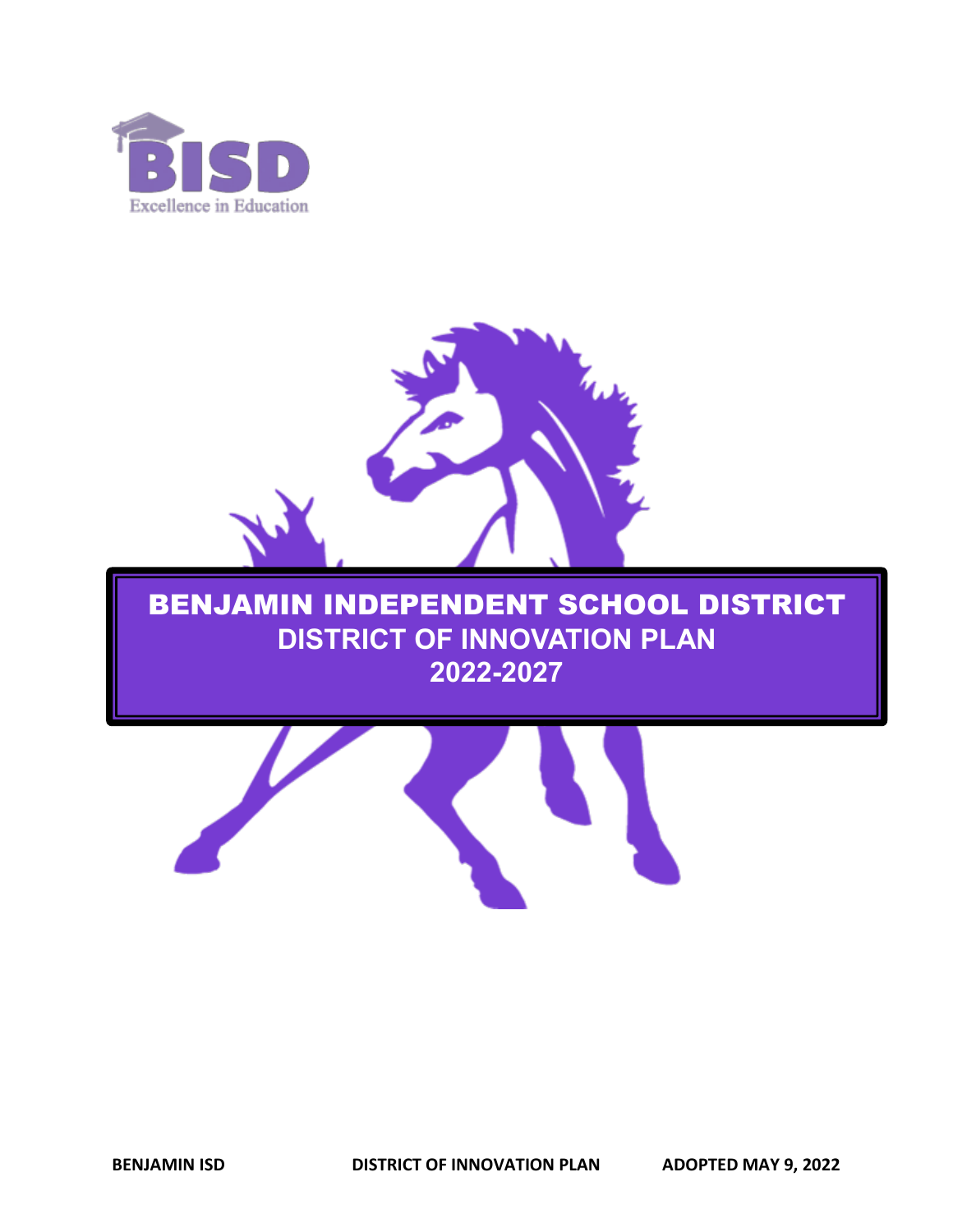

# **Benjamin Independent School District Local Innovation Plan**

### **INTRODUCTION**

House Bill (HB) 1842, passed during the 84<sup>th</sup> Texas Legislative Session, permits school districts to become Districts of Innovation and to obtain exemption from certain provisions of the Texas Education Code. To be eligible for designation as a District of Innovation, a school district's most recent academic performance rating must be acceptable.

State law requires a district to develop a local Innovation plan before the district can be designated a district of innovation. The plan may Include Innovations In curriculum and instructional methods; provisions regarding community participation and parental involvement; modifications to the school year; provisions regarding the district budget and sustainable program funding; accountability and assessment measures that exceed the requirements of state and federal law; and any other Innovations prescribed by the board of trustees.

As a District of Innovation, Benjamin ISD will have:

- Increased local control as the decision makers over the educational and instructional model for our students;
- Increased freedom and flexibility with accountability relative to state mandates that govern educational programming; and,
- Increased authority to innovate and think differently creating the individuality needed for a smaller, rural educational community.
- The flexibility includes exemptions from mandates such as:
	- 1. The 90 Percent Attendance Rule
	- 2. Instructional Calendar Length of School Day
	- 3. School Start Date
	- 4. Teacher Contract Rights
	- 5. Teacher Certification
	- 6. Teacher Contract Days
	- 7. School District Depository Contracts
	- 8. District Level and Site-Based Decision Making
	- 9. Transfer Students

HB 1842 does not allow for exemptions from statutes including curriculum and graduation requirements or academic and financial accountability.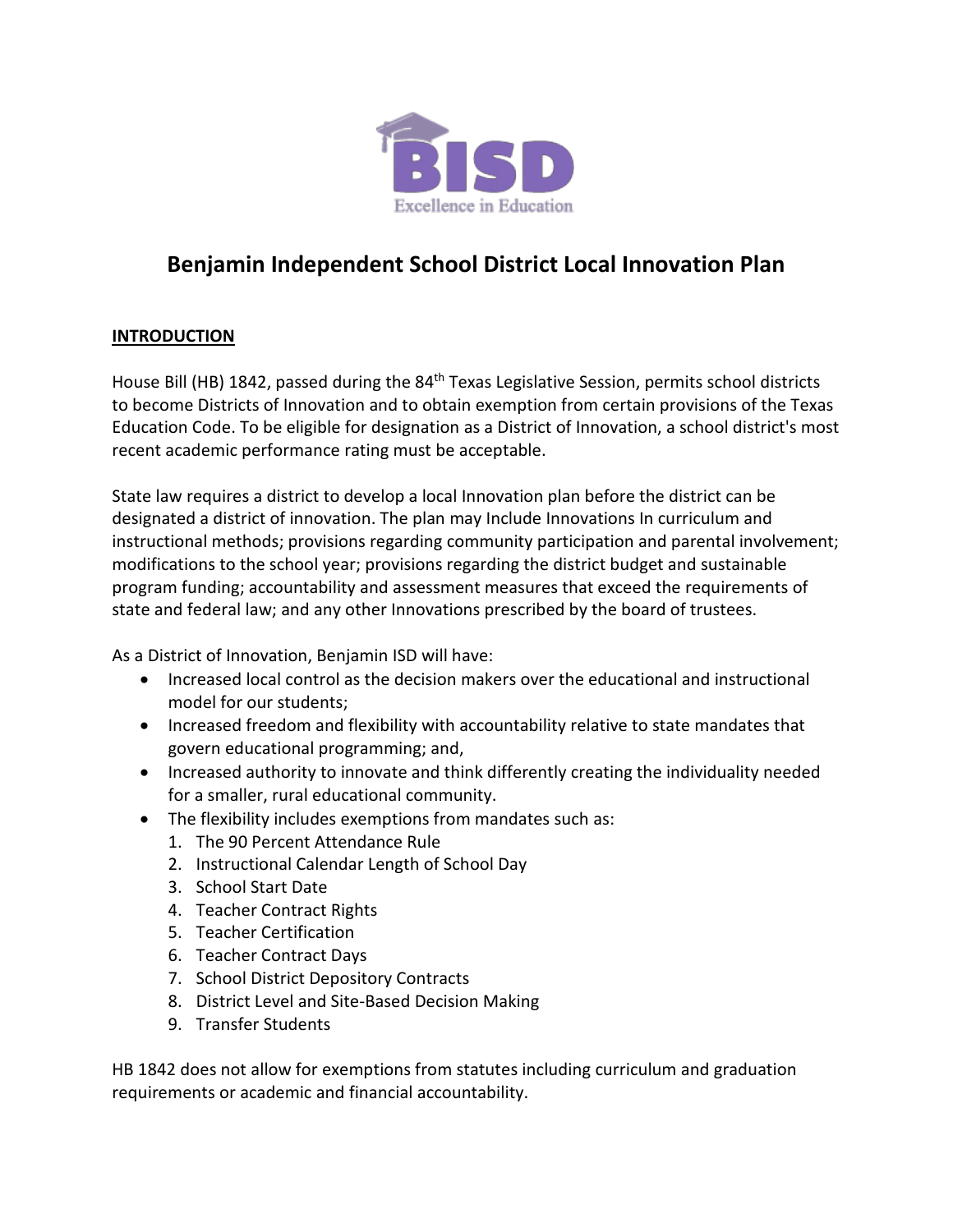### **PROCESS**

The process required to become a District of Innovation is clearly prescribed by the Texas Education Code (TEC) Chapter 12A. The Benjamin Independent School District School Board approved the original DOI Plan on July 10, 2017, for the 2017-2022 school years. To renew a DOI plan, a similar process must be completed.

The Benjamin ISD District of Innovation Committee met on February 21, 2022 and April 6, 2022 to review our previous plan and consider recommendations for the renewed plan. Members of that committee are:

Gordon Thomas – Superintendent; Rachel Faris – Teacher; Danielle Sanders - Teacher; James Jackson - Teacher; Tashya Carrillo - Teacher; Stacia Propps - Business Manager; Tara Cottingham - Parent; Sky Gregory - Parent; Pam Duke – Community.

The District of Innovation Committee approved for posting the renewal of the District of Innovation Plan on Wednesday, March 30, 2022. The Benjamin ISD School Board approved the Plan renewal on May 9, 2022 after the required 30 day posting of the Proposed District of Innovation Plan, which was posted on April 6, 2022.

#### **TERM**

The term of the plan is for five years, encompassing the 2022-2027 school years, unless terminated or amended earlier by the Board of Trustees in accordance with the law. If, within the term of this Plan, other areas of operations are to be considered for flexibility as part of HB 1842, the Board of Trustees will appoint a committee to consider and propose additional exemptions in the form of an amendment. Any amendment adopted by the Board will adhere to the same term as the renewed plan. No two separate plans may exist at any time.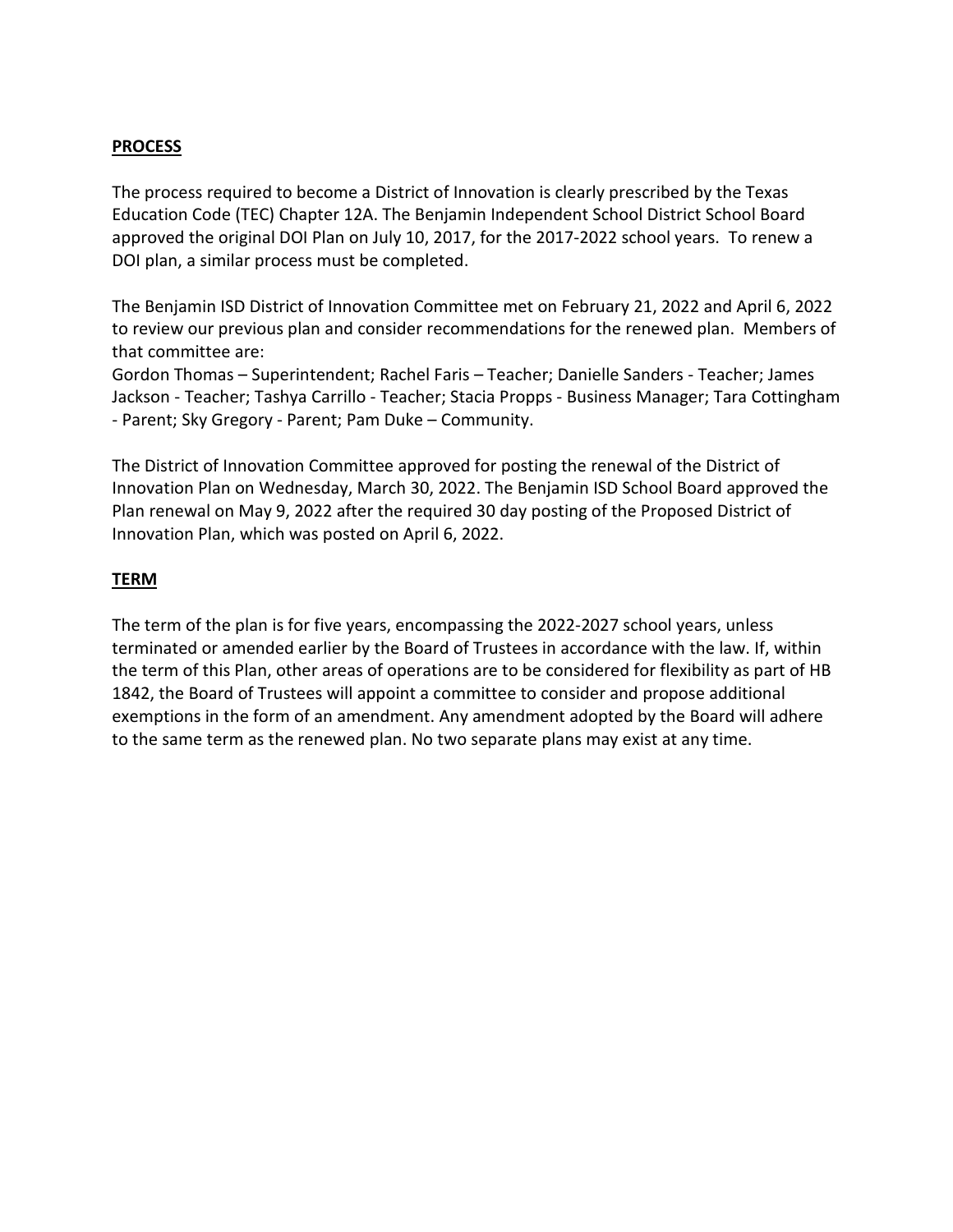### **INNOVATIONS**

Benjamin ISD proposes flexibility and seeks an exemption in the following areas:

| "Ninety Percent Rule" for Class Attendance                                                              |
|---------------------------------------------------------------------------------------------------------|
| Texas Education Code 25.092<br>FEC (Legal)                                                              |
| Rationale: TEC                                                                                          |
| This would provide flexibility for students who:                                                        |
|                                                                                                         |
| are unable to attend class in the traditional school building because of illness or family<br>$\bullet$ |
| concerns                                                                                                |
| would benefit from a different time structure to the school day                                         |
| would benefit from virtual and online classes in addition to or in place of the                         |
| traditional classroom setting                                                                           |
| are pursuing an accelerated program and will be traveling extensively                                   |
| Innovation: TEC Ch.12A.003(b)(1)(A) Innovative curriculum, instructional methods, and                   |
| provisions regarding community participation, campus governance, and parental                           |
| involvement                                                                                             |
|                                                                                                         |
| Exemption from this requirement will provide educational advantages to students by                      |
| promoting engaged learning through innovative methods, locations, and times for                         |
| instruction, thereby accommodating students with legitimate scheduling conflicts, reducing              |
| dropouts, and Increasing the number of qualifying graduates. A student's potential success in           |
| these program options must be evaluated. Students taking traditional courses not impacted               |
| by this exemption would still be required to meet the 90% attendance requirement as it                  |
| currently exists. Relief from Section 25.092 does not in any way impact or alter existing or            |
| compulsory attendance requirements or UIL rules. Opting out of Section 25.092 in no way                 |
| limits or modifies a teacher's right to grade in accordance with Texas Education Code Section           |
| 28.0214, nor does it restrict or alter a teacher's right to assign grades in accordance with            |
| Texas Education Code Section 28.0216.                                                                   |
|                                                                                                         |

### **Length of School Day**

Texas Education Code 25.081 exas Education Code 25.081

Rationale: TEC CH.12A.003(b)(1)(B) State law currently requires that all school days must be 420 minutes each day in order to count for ADA calculations and funding purposes, and to accumulate instructional minutes towards the 75,600 minutes required annually.

Exemption from the 420-minute day requirement would allow the flexibility needed to alter the school day schedule on selected days whenever it was locally determined as necessary or beneficial to the district and its stakeholders. While there is a waiver process available to request exemption from this requirement, the waiver is limited to a 6-day maximum number for the school year.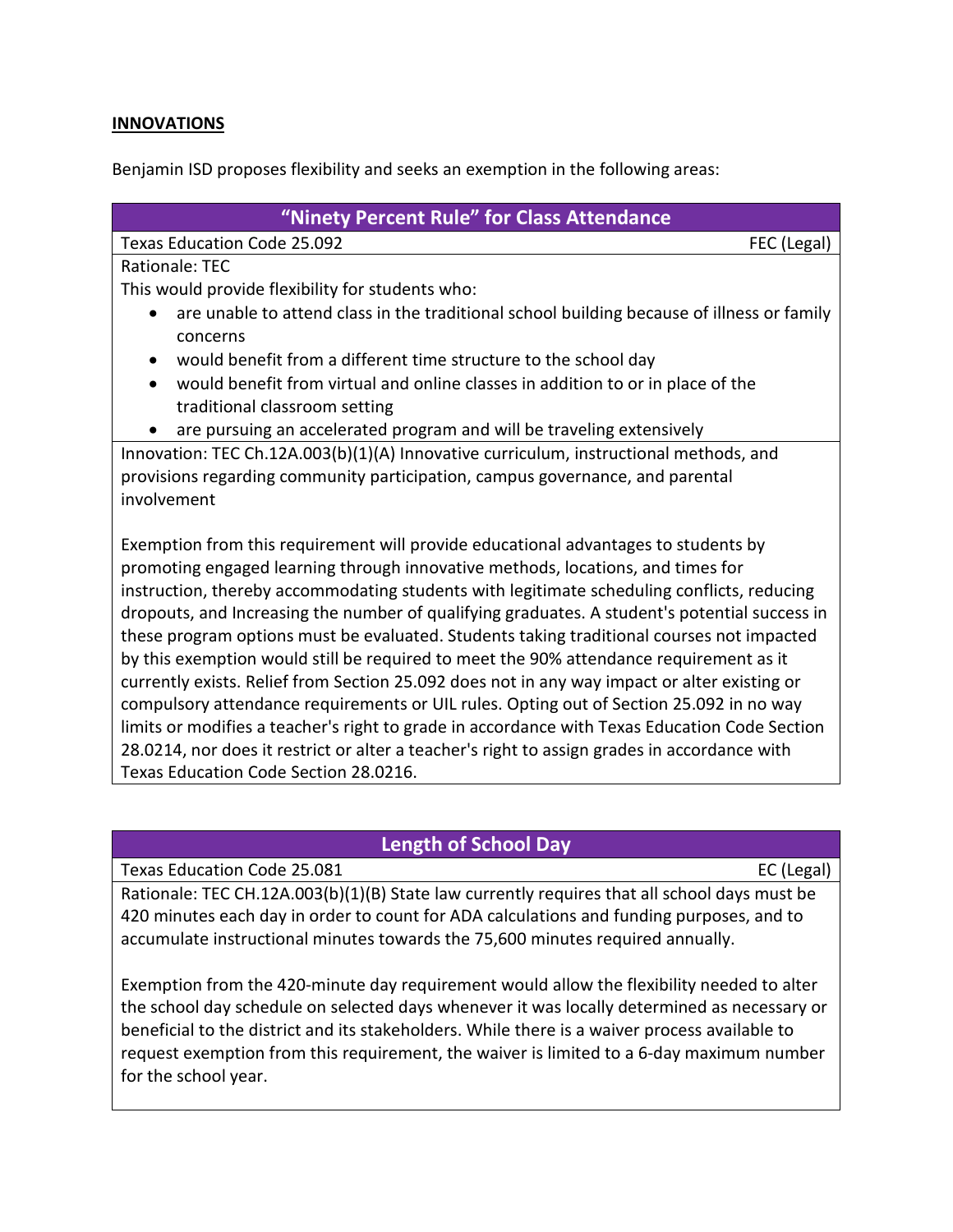There is no intention to shorten the school day on a regular basis, or without specific purpose. To the greatest extent possible, "Early Release" days would be planned ahead of time and noted in the district calendar, which is approved by the school board and published and distributed in advance of the school year.

Innovation:

- Although our district calendar will still reflect 75,600 minutes of instruction, the flexibility to adjust when those minutes of instruction are accrued will allow BISD to more effectively meet the needs of our students taking dual credit course offerings by affording the district the ability to match the days and times met with the cooperating college offerings.
- This exemption will also allow BISD to alter the length of the school day or school year in the cases of inclement weather.

# **Uniform School Start Date**

Texas Education Code 25.0811; 25.0812 EB (Legal)

Rationale: State law currently prohibits school districts from starting class before the fourth Monday in August, unless they are year-round districts. Relief from this statute could potentially allow the following:

- First semester completes before Winter Break; instructional pacing is more beneficial
- More instructional days before State Assessments; flexibility for different types of learners and learning needs
- More professional development opportunities during the school year for teachers
- Full days for professional development opportunities as opposed to half days
- The calendar could be more aligned with college schedules, providing our students with additional opportunities with their dual-credit courses.

Innovation: TEC Ch. 12A.003(b)(1)(B) Modifications to the school day or year

The current law that prohibits the district from starting school before the fourth Monday of August forces the district into a calendar that has minimal opportunity for teacher professional development, requires the semester to end after the winter break, and provides negligible time for summer school before state mandated assessment re-takes in the summer. Starting early will allow for creative scheduling that allows for more intentional teacher professional development throughout the school year and also allows students to have a schedule that is more conducive to their learning.

# **Certified Employee Contract Rights**

Texas Education Code 21.053 and 21.102 DBA (Legal)

Rationale: By exempting the District from this law, the District:

• will have the flexibility of hiring a probationary teacher for a second year to provide for more growth and coaching when the teacher is hired under the 5 of 8 rule.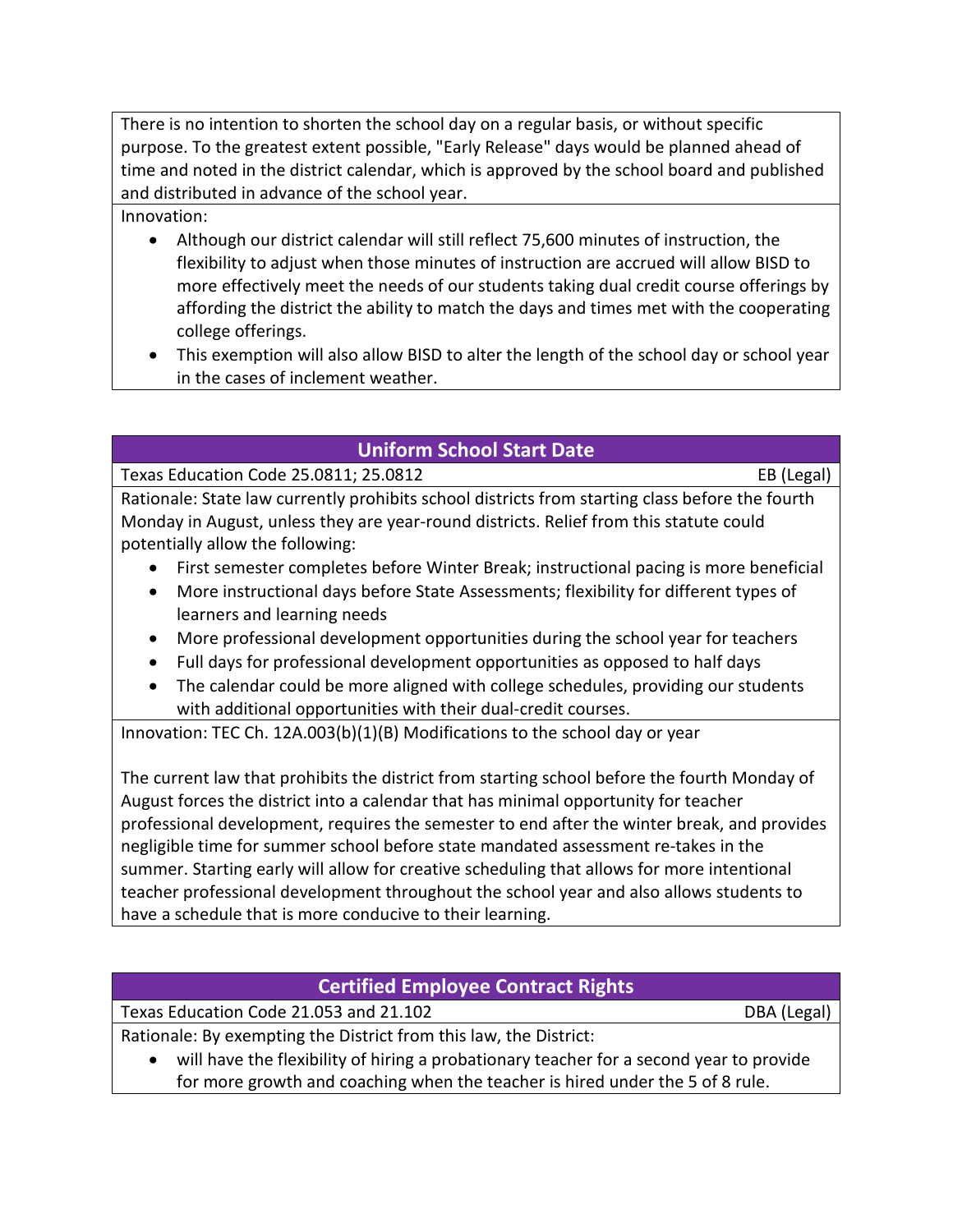(Employed as a teacher in public education for at least five of the eight previous years).

Innovation: TEC Ch.12A.003(b)(1)(E)

Exemption from this requirement will provide hiring officials with the needed time to fully assess and support a teacher before making decisions regarding moving the employee from a probationary contract when that employee has only been with the district one year.

### **State Certification Requirements for Teachers & Other Educators**

Texas Education Code 21.003, 21.053 and 21.057 DBA (Legal) Rationale: By exempting the District from this law, the District:

- will have the flexibility to hire experts in their field even if they do not yet have a teaching certificate.
- will have the flexibility in hiring teachers to teach hard-to-fill, high demand, dual credit, as well as career and technical courses.
- will have the flexibility to hire those with industry expertise (HB 5 courses).

Innovation: TEC Ch.12A.003(b)(1)(E) Any other innovations prescribed by the board

Exemption from this requirement will provide much needed flexibility to hire the most qualified candidate for teaching positions. With an increasing number of innovative courses created after implementation of HB 5, finding exceptionally qualified applicants in specific fields who are also certified teachers is increasingly difficult if not impossible. This flexibility will allow the District to hire individuals who best meet the needs of the students and provide the content knowledge our students need to enter an increasingly innovative world.

# **Teacher Contract Days**

Texas Education Code 21.401; 25.081 DC (Legal), DEA (Legal) Rationale: Teachers historically clock in more than 75,600 minutes a year due to the time versus day adjustment as legislated. No provision was made to allow for any comparable change in teacher contract length and related days of service. Reduction of teacher days would better align the teacher days to the minutes required of students. Uncounted hours are spent by teachers participating in required professional development and other duties as assigned. This would allow teachers additional time for summer school preparation, more time to participate in professional development offered in the summer and other duties. It is also a positive recruitment tool and it should increase teacher morale and productivity. Innovation: The flexibility will reduce the number of days in the state required 187 to a minimum of 185 for educators employed under a 10-month educator contract with no effect

on salaries to increase the daily rate. This would also provide more opportunities to seek beneficial staff development related to their fields. This would apply to 10-month educator contracts only without affecting stipend contract addendums.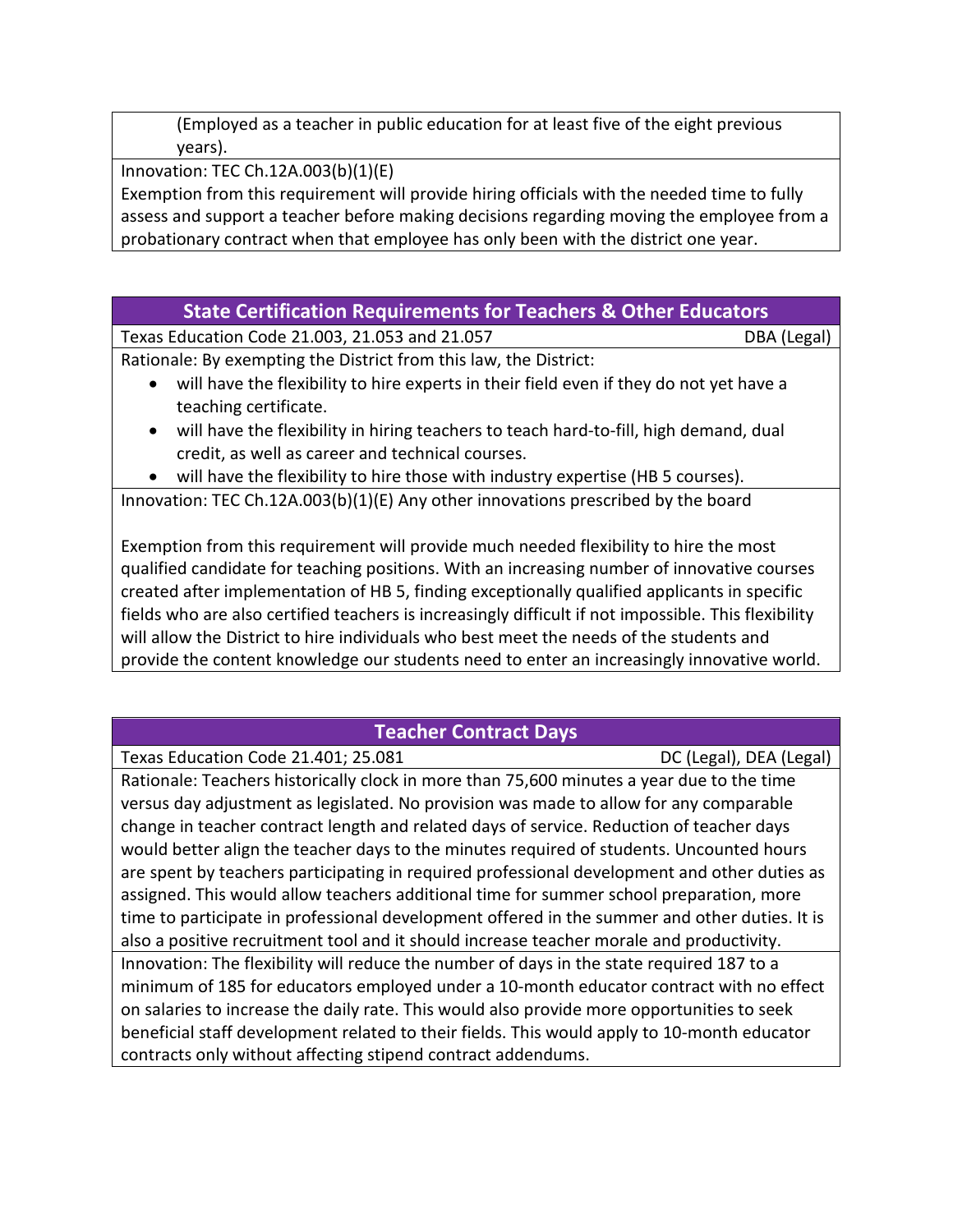### **Depository Bank Contracts**

Texas Education Code: 45.205 and 45.206

Rationale: This code addresses the depository contracts that public school districts must maintain for banking services. Currently, Benjamin ISD has no banks located within district boundaries. The banking services have always been performed by the nearest town and has been with the same entity for years. As required by TEC, Benjamin ISD sends RFPs to at least 2 banks nearby every 2 years. Only the District's current depository returns the RFP. This ongoing process creates additional unnecessary paperwork for our small rural district and bank. Innovation: Once the 2023-2025 extension is approved, Benjamin ISD would again request to extend the depository contract without an RFP. After this 2-year contract extension has expired, if the district and banking entity agree, there would be an additional contract extension of two years. Benjamin ISD would continue to comply with all other TEC provisions regarding depository contracts.

# **District Level and Site-Based Decision Making**

Texas Education Code: 11.251; 28.004

Rationale: This code mandates the creation of a Site-Based Decision Making (SBDM) Committee and a Student Health Advisory Council (SHAC). In small rural school districts, the same people are the same members of both committees. At Benjamin ISD, meeting the requirements of these statutes is overly burdensome, time consuming, and the original intents of the statutes and the committees are lost.

Innovation: Benjamin ISD will combine the SBDM and SHAC into one Benjamin ISD Advisory Committee. The purpose will be to review, analyze and respond to data regarding the district's strengths and weaknesses combined. Members will be approved by the school board and appointments will be for two years, with the committee meeting at least 2 times per school year. The Advisory Committee will more effectively serve the district with planning and improvement strategies.

# **Transfer Students**

Texas Education Code: 25.036

Rationale: State law allows a student to transfer annually from the child's school district of residence to another district in the state if both the receiving district and the applicant parent or guardian jointly approve and timely agree in writing to the transfer. In approving transfer requests, the availability of space and instructional staff, availability of programs and services, the student's disciplinary history, academic performance, and attendance records are also evaluated. Under TEC 25.036, a transfer is interpreted to be for a period of one school year.

Innovation: The administration will review disciplinary records, academic performance, attendance records, and other data of transfer students on an ongoing basis to determine if the transfer agreement is being upheld. Benjamin ISD is seeking to eliminate the provision of a one-year commitment to transfer students when they violate district expectations of